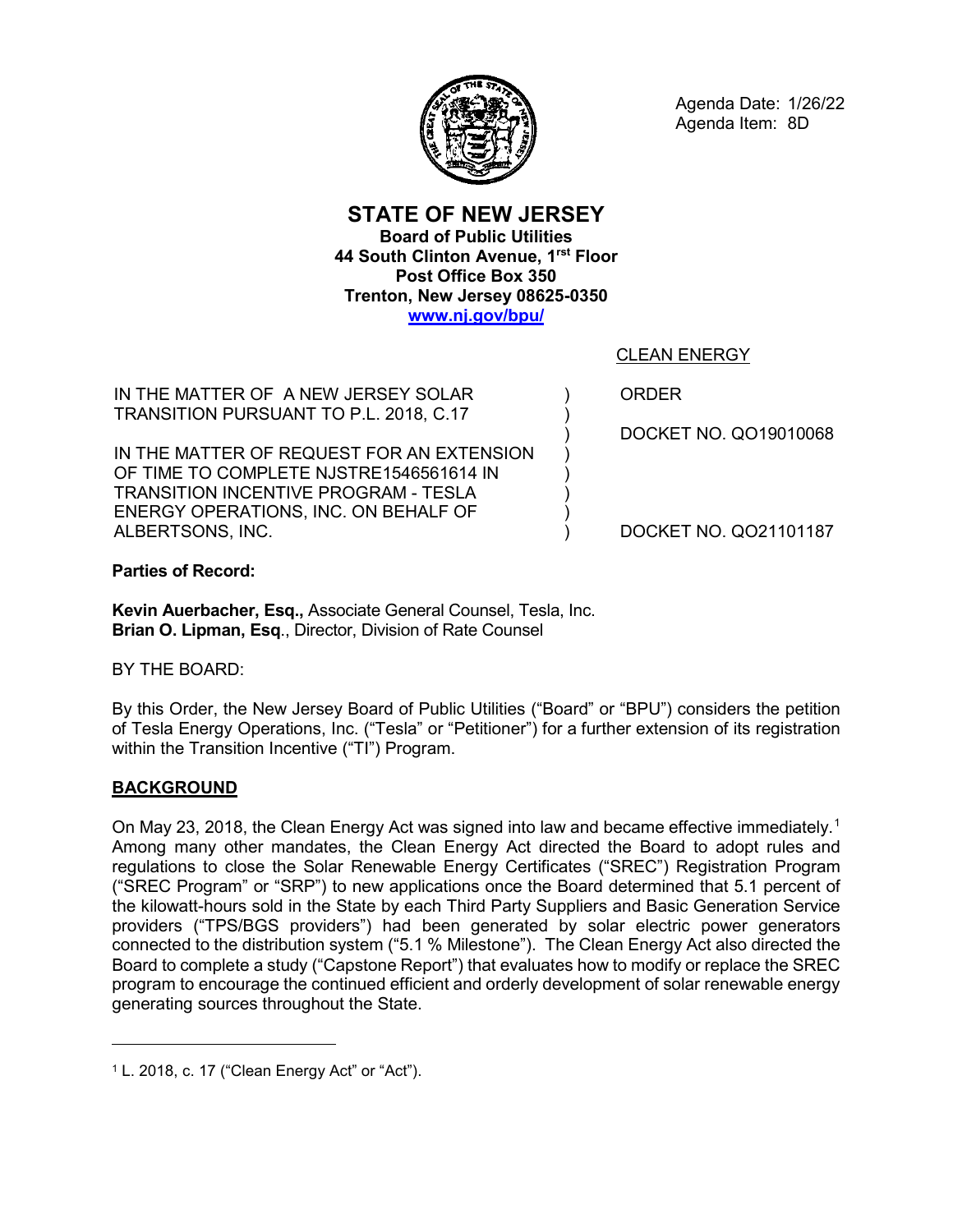On December 6, 2019, the Board established the TI Program to provide a bridge between the legacy SREC program and a to-be-developed Successor Incentive program. The TI Program, subsequently codified in rules,<sup>[2](#page-1-0)</sup> provides eligible projects with Transition Renewable Energy Certificates ("TRECs") for each megawatt hour of electricity produced. Incentives are tailored to specific project types by the use of factors, which are applied to a base incentive rate to provide a particular project type the full incentive amount or a set percentage of that amount depending on the costs and anticipated revenue streams for the project type. Projects located on rooftops receive a factor of 1.0 and thus the full amount of the base incentive. The TI Program portal opened to new applications on May 1, 2020; pursuant to Board Order, the TI Program remained open to new registrations until the establishment of a registration program for the new Successor Program.<sup>[3](#page-1-1)</sup>

On April 21, 2021, BPU Staff ("Staff") issued the New Jersey Successor Program Staff Straw Proposal ("Successor Straw Proposal"). The Successor Straw Proposal expanded on the twopronged incentive program design suggested in the Capstone Report and provided Staff's recommendations for suggested incentive levels, processes, market segment capacity caps, calculation of the statutorily mandated cost cap, and overall implementation of the Successor Program. Five public stakeholder workshops were conducted to address questions about the straw proposal and collect stakeholder feedback on Staff's recommendations. Workshop #5, held on May 7, 2021, specifically addressed the proposed transition from the TI Program to the Successor Program.

On June 24, 2021, the Board granted projects registered in the TI Program on or before the effective date of the order an automatic six-month extension to their existing deadline established at N.J.A.C. 14:8-10.4(d) or (e).[4](#page-1-2)

On July 9, 2021, Governor Murphy signed L. 2021, c.169 into law, effective immediately, authorizing the Board to develop and launch the Successor Program, among other requirements. On July 28, 2021, the Board announced the closure of the TI Program and the opening of the Successor Solar Incentive ("SuSI") Program. The TI Program closed on August 27, 2021, and the SuSI Program opened on August 28, 2021.

# **Petition**

On October 13, 2021, Tesla filed a petition requesting that the New Jersey Board of Public Utilities ("Board") grant a seven-month extension to the conditional acceptance expiration date under the New Jersey Clean Energy Program ("NJCEP") TI Program due to the estimated six to twelve months needed to complete a telemetry upgrade ("the Petition").

<span id="page-1-0"></span> <sup>2</sup> 52. N.J.R. 1850(a) ("TI Rules").

<span id="page-1-1"></span><sup>&</sup>lt;sup>3</sup> In re a New Jersey Solar Transition Pursuant to P.L. 2018, c. 17, BPU Docket No. QO19010068, Order dated January 8, 2020 ("January 2020 Order").

<span id="page-1-2"></span><sup>4</sup> In re a New Jersey Solar Transition Pursuant To P.L. 2018, C.17 – Order Addressing Requests For Extension For Projects In The Solar Transition Incentive Program, BPU Docket Nos. QO19010068 & QO21060883, Order dated June 24, 2021 ("June 2021 Order").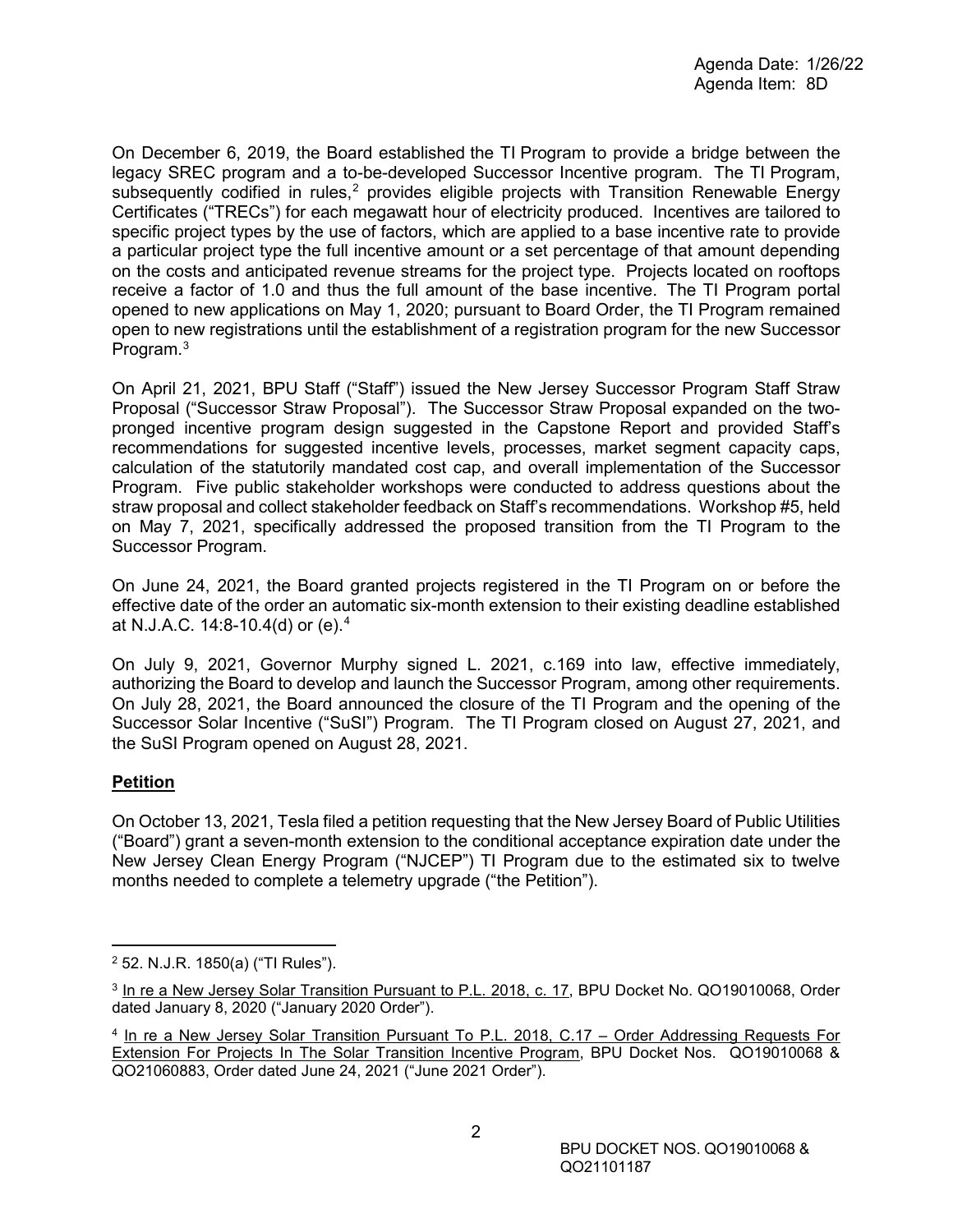According to the Petition, on January 29, 2021, Tesla filed a TI registration for a 456.72 kW rooftop system located on property owned by Albertson's, Inc. Tesla indicated that the Program Administrator issued an acceptance letter on February 3, 2021 with an expiration date of February 3, 2022. The petition stated that the expiration date of the TREC Program conditional acceptance is April 20, 2022.

Petitioner stated that in May of 2021, it filed an interconnection application with Atlantic City Electric Company ("ACE").<sup>[5](#page-2-0)</sup> According to the petition, after technical review, ACE determined that a detailed study was required to continue the interconnection application review process, and a telemetry upgrade is required prior to granting permission to operate the system.

In the petition, Tesla stated that it anticipates the customer paying ACE's required upgrade costs "within the next two (2) months." Accordingly, the Petitioner requests a seven-month extension to allow time for ACE to complete the telemetry upgrade.

#### ACE Correspondence and Response

By correspondence dated August 27, 2021, ACE reported the need to upgrade the telemetry system and required installation of a remote trip push button prior to granting permission to operate ("PTO") the system. ACE estimated the cost of the upgrades to be \$45,400, and estimated the time needed to complete the upgrade at six (6) to 12 months "after receipt of a fully executed interconnection agreement, after interconnection work is invoiced, and after payment is received."[6](#page-2-1) ACE stated that it would need payment in full before construction could begin or approval to install could be issued.

By letter dated December 20, 2021, ACE stated that it supports the State's policy of promoting renewable energy, that Petitioner's request appears reasonable, and that ACE does not oppose the relief sought by Petitioner.

### **STAFF RECOMMENDATION**

Staff notes that no payment for the required upgrade costs has been made to date. Upon inquiry from Staff, Petitioner stated that it would not make payment until it receives the final costs for the upgrade from ACE. ACE sent the final invoice to Albertsons Inc., the account holder on Tuesday January 25, 2022. ACE also stated that based on the schedule of other projects ahead of this one, this work most likely will take place in early May and should take only a few days to complete.

Staff also notes that the petition reflects a misunderstanding of the applicable registration expiration date. Petitioner states that its expiration date is April 20, 2022, and requested a sevenmonth extension of that date to November 20, 2022. In fact, as noted above, Petitioner's original expiration date was February 3, 2022, and following the automatic six-month extension granted by the June 2021 Order, the actual project completion deadline is now August 3, 2022. Although ACE's projected six (6) to 12-month time frame has not yet begun to run because Petitioner has not made the required payment, there is still time for ACE to complete its work prior to Petitioner's existing August 3, 2022 deadline, making Petitioner's extension request premature.

<span id="page-2-0"></span> <sup>5</sup> In response to a Staff inquiry, Tesla stated that the reason for the three-month gap between program acceptance and filing for interconnection approval was revisions to meet utility requirements.

<span id="page-2-1"></span><sup>6</sup> ACE correspondence dated August 27, 2021.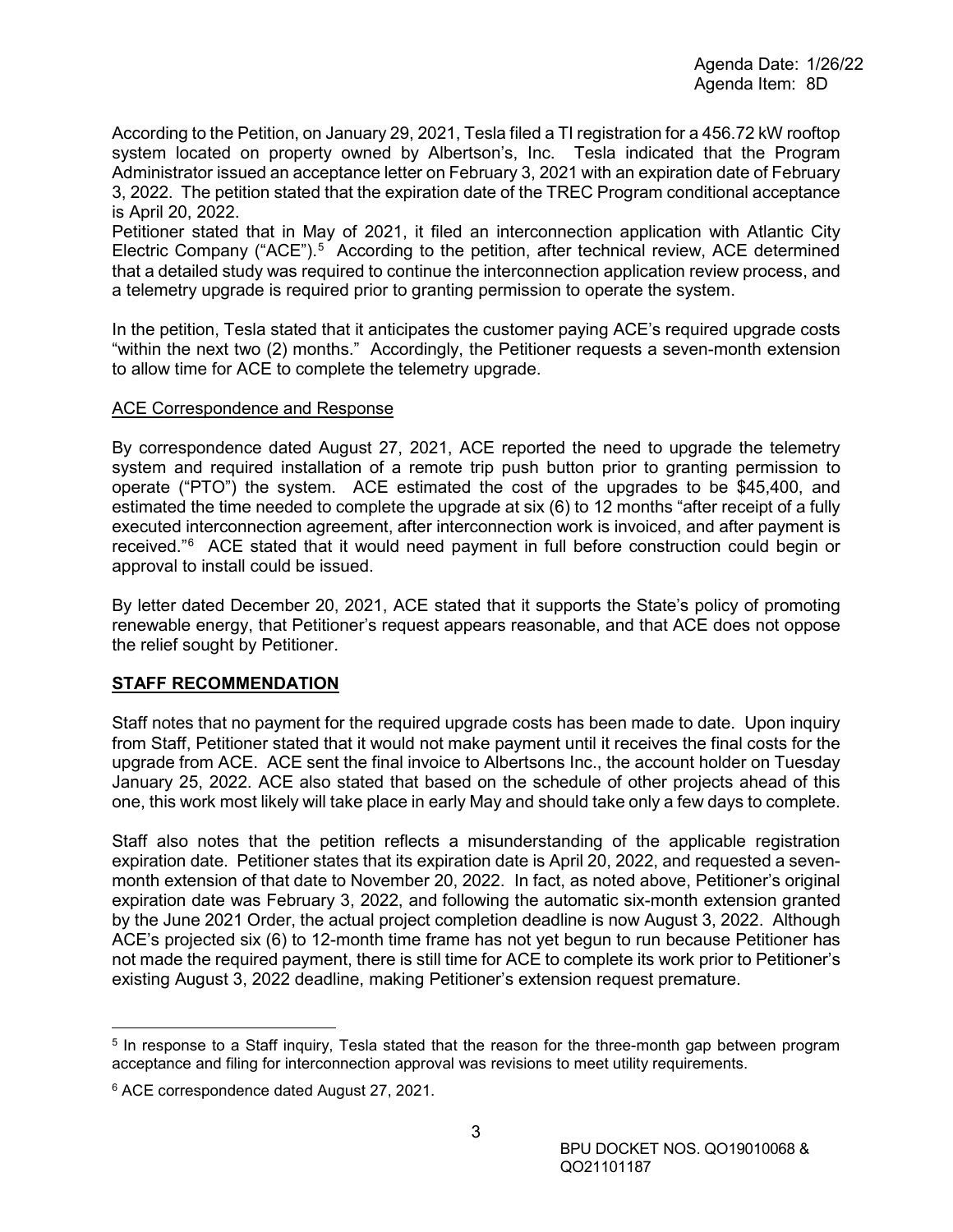Staff notes that Petitioner already benefitted from the six-month extension granted by the June 2021 Order. Additionally, the TI Program was designed as an interim measure, pending the development of a Successor Incentive Program. The Administratively Determined Incentive ("ADI") Program opened on August 28, 2021. The TI Program is now expected to be double its previously anticipated size, and the Board's decisions on applications such as Tesla's, which as a rooftop project would be eligible for the highest level of TI Program incentive, will impact both the cost of the TI Program and the Renewable Portfolio Standard cost cap. Accordingly, Staff recommends that the Board deny this petition.

### **DISCUSSION AND FINDINGS**

Following careful review of the petition and the record in this matter, the Board **FINDS** that Petitioner has not established a basis for granting a further extension at this time. The general purpose of the TI Rules, as well as the timelines contained therein, is to provide a smooth transition to the Successor Program and support to New Jersey's thriving solar market while safeguarding the interest of the State's ratepayers by doing so at the lowest possible cost. The Successor Program is now open. Prior to the opening of the Successor Program, the Board found good cause to waive the timelines at N.J.A.C. 14:8-10.4(d) and (e) to permit an extension of time to all projects in the TI Program, and it did so partly in recognition of interconnection delays. [7](#page-3-0) While the Board is sympathetic to the delays encountered by applicants during the interconnection process, the Board **FINDS** that Petitioner failed to make the required payment for necessary upgrades, and already received additional time to complete its project in the form of the six-month extension granted in June of this year.

Furthermore, Petitioner's request to extend the TI Program deadlines for its project would necessitate an additional waiver of the TI Rules. In special cases, upon a showing of good cause the board may relax or permit deviations from the rule. N.J.A.C. 14:1-1.2(b). Additionally, the board shall waive sections of the rule if it adversely affects ratepayers, hinders safe, adequate and proper service, or is in the interest of the general public. N.J.A.C. 14:1-1.2(b)(1). While the Board understands that Petitioner may not have anticipated the amount of interconnection work required for this project, the Board does not find that this difficulty serves as a basis to waive the requirements of the TI rules. The Board must balance Petitioner's interests as a solar developer with the public's interest in timely completion of projects and the ratepayers' interest in controlling the cost of solar subsidies. The TI Program was designed to be a bridge between the SRP and the now-open Successor Incentive Program. N.J.A.C. 14:8-10.1. Having found that the June 2021 Order provides additional time for the interconnection activities described in the petition and finding no further evidence of a special case or good cause to deviate from the rules, the Board **DECLINES** to waive the TI Rules to extend deadlines again for Petitioner's project.

The Board **FINDS** that this project already benefitted from a six-month extension and may still qualify for the TI Program incentive without need of a further extension. Having carefully considered this matter, the Board **HEREBY DENIES** the petition.

<span id="page-3-0"></span> <sup>7</sup> June 2021 Order at 4.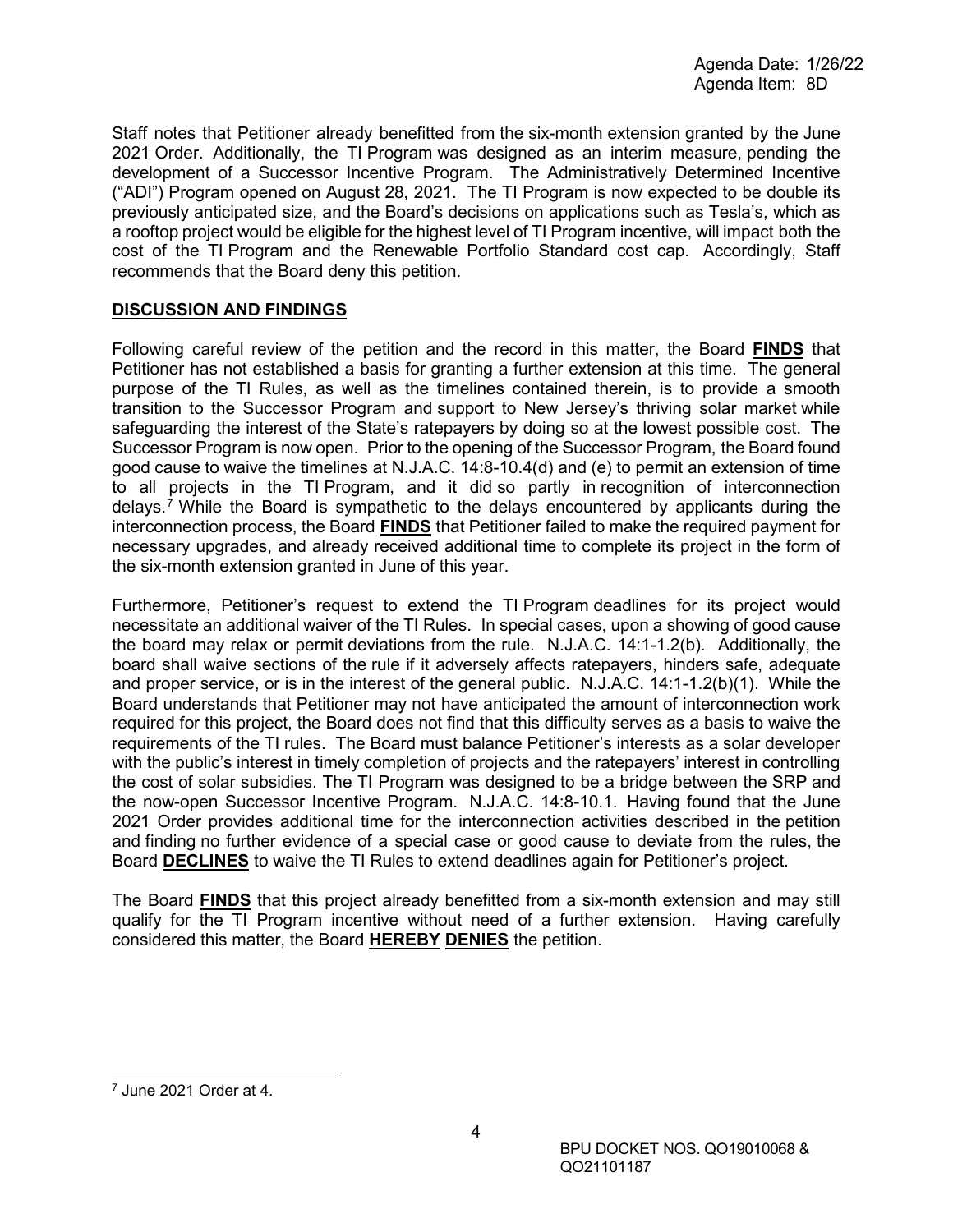The effective date of this Order is February 2, 2022.

DATED: January 26, 2022

BOARD OF PUBLIC UTILITIES BY:

' .. FIORDALISO **RESIDENT** 

 $\frac{Hole}{H}$ 

MARY-ANNA HOLDEN COMMISSIONER

DIANNE SOLOMON<br>COMMISSIONER<br>ROBERT M. GORDON<br>COMMISSIONER

Onform China

**COMMISSIONER** 

**COMMISSIONER** 

ATTEST: Quote Camarlo Welch

**SECRETARY**